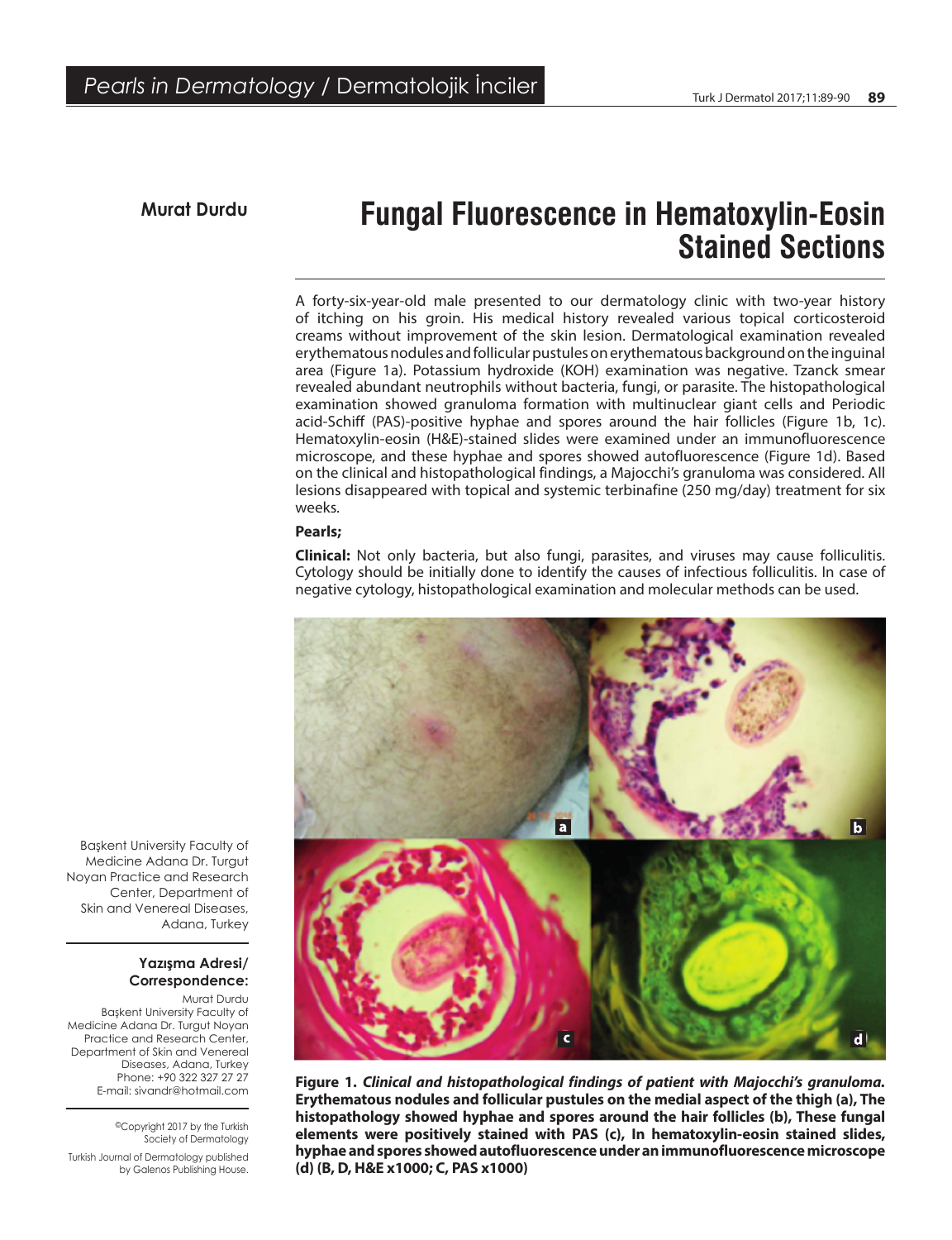**Cytological:** To cytologically identify all of the causes of folliculitis, four separate samples should be taken: (i) the first sample is stained with May-Grünwald-Giemsa for routine cytological examination; (ii) the second sample is used for KOH testing; (iii) the third sample is stained with an acid-fast stain to detect mycobacteria; and (iv) the last specimen is Gram-stained to identify whether it is Gram-positive or Gramnegative (1).

**Histopathological:** In infectious diseases, a definitive diagnosis should be done to identify the etiologic agent. The detection of fungal elements is challenging, when histopathological examination is performed with the H&E staining. However, PAS and Gomori's Methenamine Silver staining can facilitate the detection of fungal spores, hyphae, and arthrospores within the hairs, hair follicles, and in the dermal infiltrates. In addition, autofluorescence can be detected, when H&E stained slides are examined under a fluorescent microscope (2).

#### **References**

- 1. Durdu M, Ilkit M. First step in the differential diagnosis of folliculitis: cytology. Crit Rev Microbiol 2013;39:9-25.
- 2. Elston DM. Fluorescence of fungi in superficial and deep fungal infections. BMC Microbiol 2001;1:21.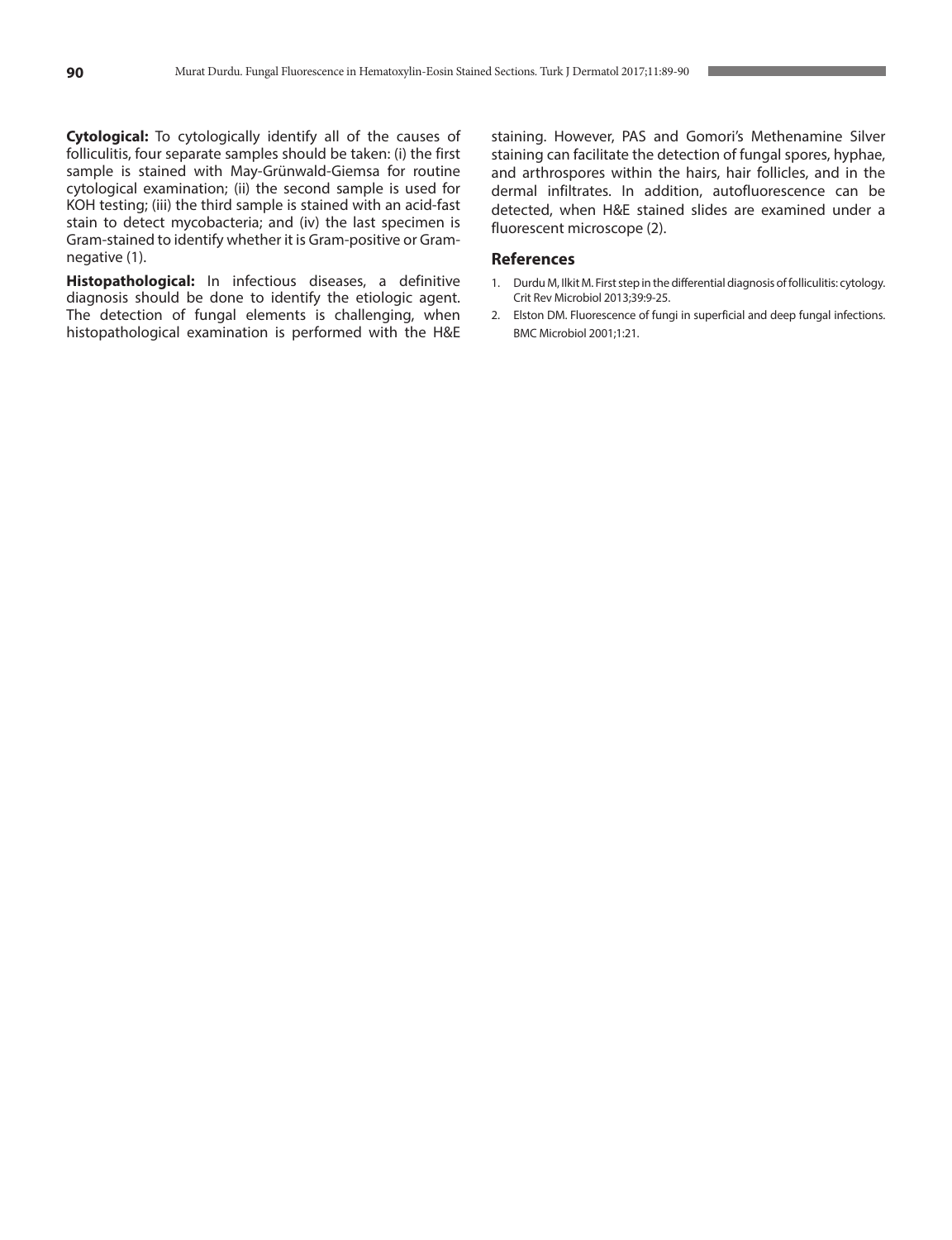# **Murat Durdu Hematoksilen-Eozin Kesitlerde Fungal Floresan**

Kırk altı yaşında erkek hasta inguinal bölgede kaşıntı nedeniyle başvurdu. İki yıldır olduğu öğrenilen bu yakınmaların kortikosteroidli kremler ile düzelmediği öğrenildi. Dermatolojik muayenede inguinal bölgede eritemli zeminde püstülleri ve ve eritemli nodülleri tespit edildi (Resim 1a). Potasyum hidroksit inceleme negatif idi. Tzanck yayma inceleme yapıldı ve bol nötrofil tespit edildi. Sitolojik incelemede bakteri, mantar ve parazit elemanları tespit edilmedi. Histopatolojik incelemede kıl follikülleri çevresinde PAS boyası ile pozitif boyanan hifa ve sporlar tespit edildi (Resim 1b, 1c). Perifolliküler alanda granülom yapısı ve multinükleer dev hücreler gözlendi. Hematoksilen-eozin boyalı preparatlar immünofloresan mikroskop ile değerlendirildiğinde hifa ve sporların otofloresan verdiği gözlendi (Resim 1d). Mevcut histopatolojik bulgular ile hastada Majocchi granülomu düşünüldü. Altı hafta süreyle uygulanan topikal ve sistemik terbinafin (250 mg/gün) tedavisi ile lezyonlar tamamen düzeldi.

### **İpuçları;**

**Klinik:** Bakteriler yanında çok sayıda mantar, parazit ve virüs follikülite neden olabilir. Enfeksiyöz follikülitlerin ayrımında ilk yapılması gereken sitolojik incelemelerdir. Sitoloji negatif ise histopatoloji ve moleküler yöntemler kullanılabilir.

**Sitolojik:** Follikülit hastalarında tüm etkenlerin sitolojik olarak tespiti için potasyum hidroksit inceleme yanında Giemsa, Gram ve asit-fast boyama yapılmalıdır (1).



**Resim 1. Majocchi granülomu olgusunun klinik ve histopatolojik bulguları. Uyluk iç yüzde eritemli nodülleri ve püstüleri bulunan (a) hastadan yapılan histopatolojik incelemede kıl follikülü çevresinde hifa ve sporlar gözlendi (b), Bu mantar elamanlarının PAS pozitif boyandığı tespit edildi (c), Hematoksilen-eozin boyalı preparatlar immünofloresan mikroskop ile değerlendirildiğinde hifa ve sporların otofloresan verdiği gözlendi (d) (B, D, H&E x1000; C, PAS x1000)**

Başkent Üniversitesi Tıp Fakültesi, Adana Dr. Turgut Noyan Uygulama ve Araştırma Merkezi, Deri ve Zührevi Hastalıkları Anabilim Dalı, Adana, Türkiye

#### **Yazışma Adresi/ Correspondence:**

Murat Durdu Başkent Üniversitesi Tıp Fakültesi, Adana Dr. Turgut Noyan Uygulama ve Araştırma Merkezi, Deri ve Zührevi Hastalıkları Anabilim Dalı, Adana, Türkiye Tel.: +90 322 327 27 27 E-posta: sivandr@hotmail.com

©Telif Hakkı 2017 Türk Dermatoloji Derneği

Türk Dermatoloji Dergisi, Galenos Yayınevi tarafından basılmıştır.